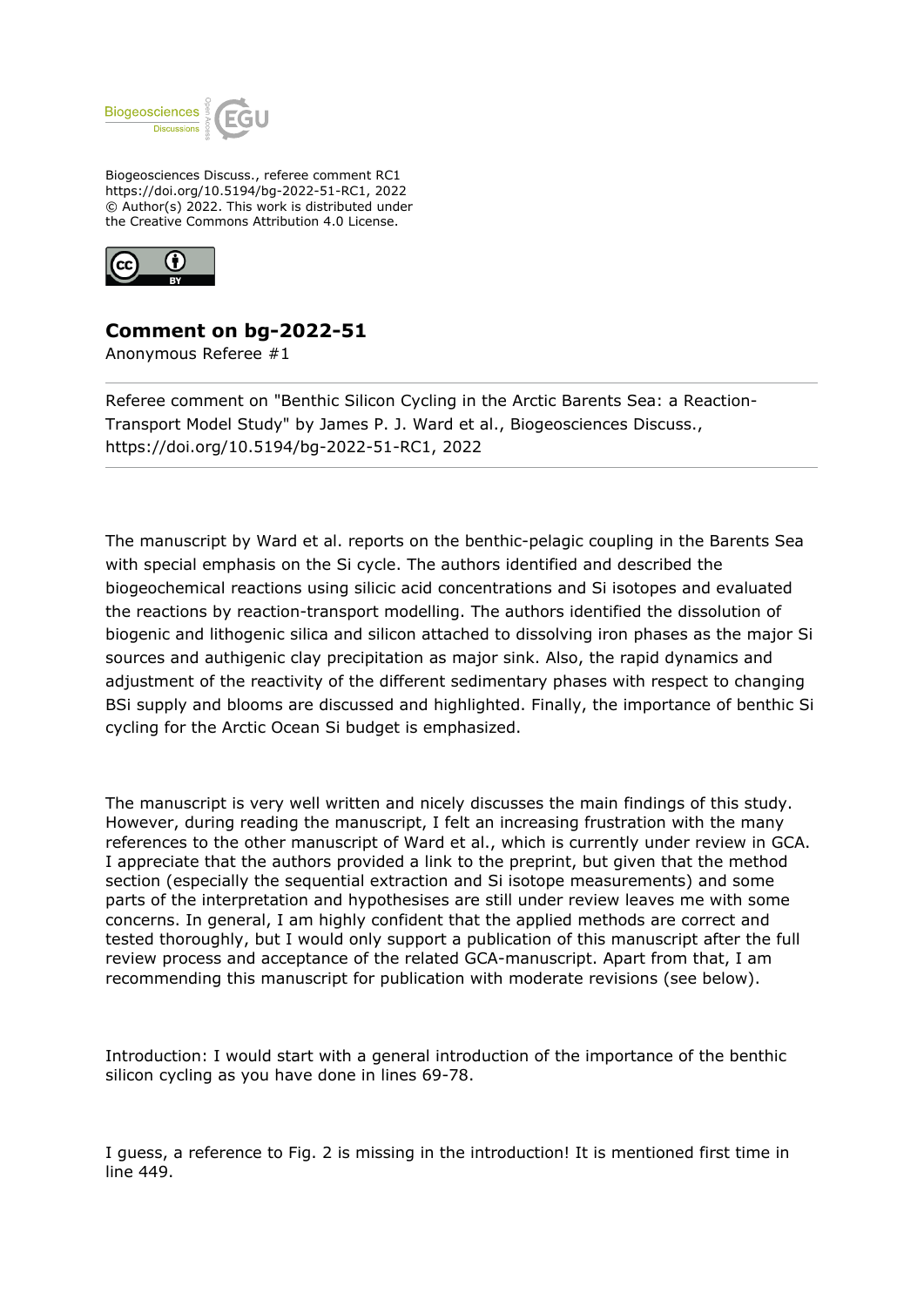Fig. 2: It is not clear at this point of the manuscript whether the reactions described in the red box are assumptions or data interpretation. Only later on in the text it becomes clear that these are modelling results.

Line 144: Instead of Ward et al., I would cite here the references you mention in the Table S2 (Lermann et al., 1975; Hurd, 1973).

Line 333-337: In this study, you discovered that some assumptions you made in your other study, which is also still under review, are not valid anymore. I would strongly recommend to use the possibility of changing the interpretation in your GCA manuscript, if you already know it is incorrect (concerning the AuSi precipitation in the upper 0.5cm)!

Line 183: definition missing for RMSE

Line: 250ff: for marine systems, no fractionation factor of authigenic clay formation is yet thoroughly established. The phrasing like it is sounds misleading. The studies you are referring to are either land-based, riverine or experimental. I agree that the size of the fractionation factor is likely correct, however, I would formulate this more carefully. Ehlert et al. (2016, GCA) modelled a fractionation factor of -2‰ for marine authigenic clay formation, which was also found in Geilert et al. (2020, Biogeosciences), but it can reach up to -3‰ in deep-sea settings (Geilert et al., 2020, Nat. Comm.), likely depending on pore water properties (pH, temperature, salinity, saturation states). This high fractionation factor would also agree with the repetitive number of dissolution-reprecipitation cycles discussed in Opfergelt & Delmelle (2012).

Lines 275-340: it would significantly help, if you would refer to the model lines (colour, dashed, ...) shown in Fig. 3, when discussing the data. Like this, it is really difficult to connect the text with the various model results. Please also indicate in the legend in Fig. 3, what conditions cause the 'best fit'.

Line 321: Considering the solubility of clays, can they really dissolve here? The dissolution rates of clays are much lower in seawater compared to primary minerals like feldspars or basaltic glass (see e.g. Jeandel & Oelkers, 2015). Would it be possible that during your sequential leaching procedure you dissolved some of the authigenic clays here as well, shifting the bulk LSi phase  $\delta^{30}$ Si to lower values?

Lines 389-395: I wonder, if the model simulation gives a dissolving phase of -1 to -1.5‰, why not consider a higher contribution of lithogenic silica in this depth, which is much closer to the modelled value (about -0.9‰) than the FeSi phase (-about 2.9‰)? Do you really need a FeSi phase here to reproduce the pore water variability? I also wonder, if it is mass balance wise feasible? How much Si needs to be attached to this Fe-phase to create such a distinct peak in pore fluid  $\delta^{30}$ Si? And why is it then not seen in DSi?